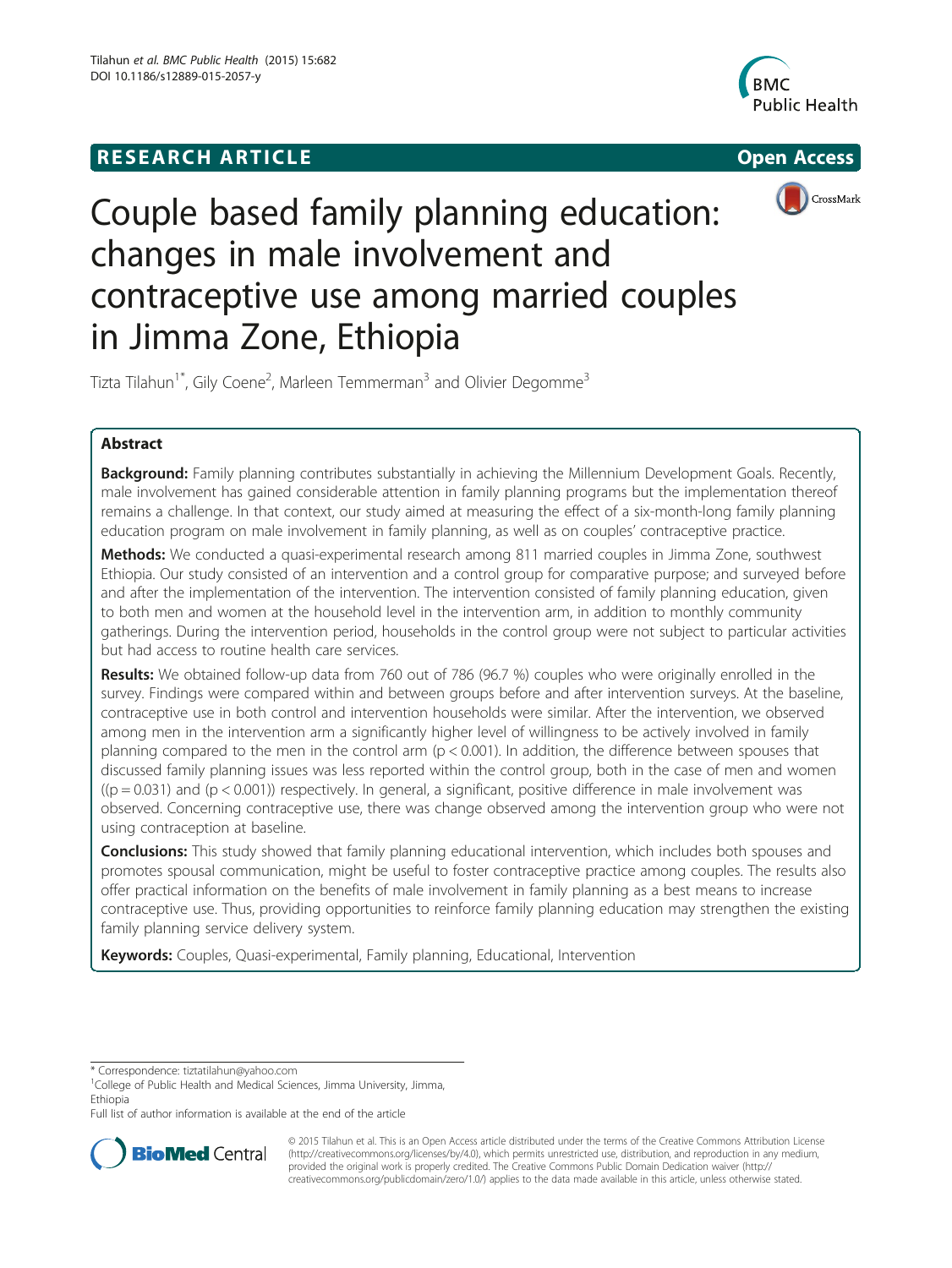## Background

Worldwide, there is a growing consensus that a good approach to family planning would help in achieving the Millennium Development Goals (MDGs) [\[1](#page-7-0), [2](#page-7-0)]. Fostering family planning practice alleviates poverty, accelerates socio-economic development, increases child schooling, promotes gender equality, and decreases maternal and infant mortality [[3\]](#page-7-0). In the past five decades, there has been a reproductive revolution in many developing countries, leading to large fertility decreases in Asia, Latin America and North Africa. Sub-Saharan Africa, however, has not experienced the same rapid trend, and today, the region still has total fertility rates (TFR) of around five births per woman [[4](#page-7-0)].

An important cause for these high fertility rates in African countries is the low availability and use of family planning services. The contraceptive prevalence rate (CPR) and unmet need for family planning in 2012 in Sub-Saharan Africa was 25.7 % and 25.1 % respectively, compared to 62.5 % and 12.4 % in all developing countries combined [[5](#page-7-0)]. In that context, Ethiopia ranks as an average Sub-Saharan African country with a CPR of 28.6 % and an unmet need of 25 % of the married women [[6](#page-7-0)]; of these, 16 % have a need for spacing births, and 9 % have a need for limiting [[6\]](#page-7-0). Estimates suggest that reducing this unmet need for family planning might lower the Ethiopian TFR by as much as 37.5 % from an actual 4.8 to a desired three children per woman [[6](#page-7-0)]. To achieve the above-mentioned target, there is a need to have an integrated approach in family planning programs. For that matter, targeted interventions and programs on family planning are increasingly shifting from the individual factor approach to the multi-directional approach, in favour of models that examine the intersection of factors across individual, social, and cultural domains [\[7](#page-7-0)]. Particularly in the context of developing countries, the decision regarding family planning is not solely made by couples but also by the husband´s family and other relatives. The extended family system, typical for many developing countries, and wide social networks have a major influence on a couples' contraceptive practice. To address these complex and manifold aspects that determine contraceptive use, the socio-ecological model framework is often used in family planning research [\[8](#page-7-0)]. Within this paper, we have used this framework to study individual, relational, community, and societal factors that influence a 'couple's contraceptive practice' [[9](#page-7-0)].

A factor that has recently gained attention as an important determinant of contraceptive use is the role of the husband in the family planning decision-making process. According to Allen et al. (2014), men's role in family planning involves making the decision on contraceptive practice [[10\]](#page-7-0), but in less-developed countries, findings indicate that male participation is less common [[11, 12\]](#page-7-0). Previous research recommended that men should also be involved in family planning programs [[12\]](#page-7-0) but in most countries worldwide, these programs have so far focused exclusively on women as a target group [[13, 14\]](#page-7-0). Some studies have shown that intensive efforts to reach the targeted family planning coverage are most successful when they involve men as well, not only women [\[15](#page-7-0)]. Research in Malawi suggested that targeting men for family planning interventions may significantly increase contraceptive uptake [[16](#page-7-0)]. A study of family planning services at the Ethiopian town, Wolaita, also recommended that information, education, and communication be provided to change the behaviour of men regarding contraceptive practice [\[14](#page-7-0)]. Others suggested that consistent and regular family planning education for both spouses, might be more effective than targeting one specific gender only [\[17](#page-7-0)]. The importance of involving husbands in family planning programs has also been documented for increasing the use of modern contraceptives instead of traditional methods [\[18\]](#page-7-0). However, research on couples' use of contraception mostly focused on the knowledge, attitudes, discussion, and intentions regarding family planning rather than on the actual impact of programs on contraceptive use and use of family planning services [[19\]](#page-7-0). In brief, to achieve higher levels of contraceptive prevalence, efforts need to be done to encourage spousal communication and agreement, and to stimulate men's participation in family planning [\[15\]](#page-7-0). To date, too little research has been conducted to identify the best ways to achieve this [[20, 21\]](#page-7-0).

Considering both the research results mentioned above and the high fertility rate in Ethiopia, the purpose of this study in Jimma Zone, Ethiopia, was to measure the effect on a couple's contraceptive use of a family planning intervention that encouraged spousal communication. In addition, we studied changes in male involvement in family planning among those exposed to the intervention and in a control group. As a whole, this paper reports the implementation of the intervention and a comparative analysis before and after the intervention among the two groups.

#### Methods

#### Study setting

The study was conducted in Jimma Zone, one of 14 administrative zones of the Oromia region in the southwest of Ethiopia. Its capital, Jimma, is situated 352 km to the southwest of the national capital, Addis Ababa. Jimma Zone has 17 districts and one special zone. Based on the 2007 national census, it has a population of about 2.5 million, with a little more than half being men [\[22\]](#page-7-0). The rural part accounts for 89.5 % of the total population size of the zone, in which the dominant ethnic group is the Oromo. An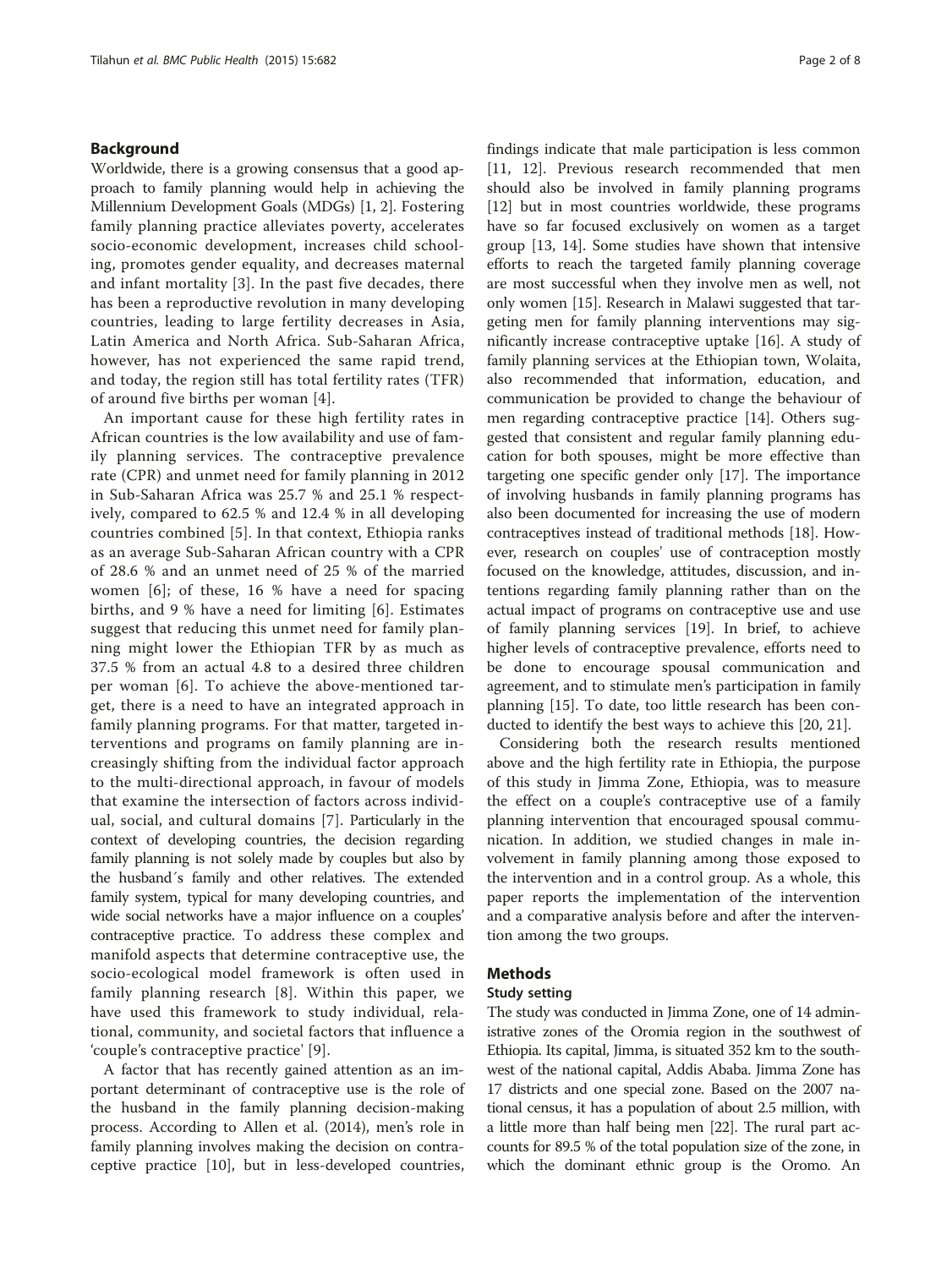estimated 52 % of Jimma Zone's residents have access to health posts, which is the lowest level of the primary healthcare system (Jimma Zone administration: Public Relations and Information Office, unpublished document). The healthcare delivery within the zone is carried out through 13 health centres, 26 health posts, 65 health stations, and 2 hospitals (Jimma Zone administration: Public Relations and Information Office, unpublished document). Among these, 35 are privately owned and nongovernmental organization clinics.

#### Sampling

A multi-stage sampling design was used with districts as primary sampling units (PSU), and sub-districts (kebeles) as secondary sampling units (SSU). The study covered three districts i.e. Seka, Manna and Gomma, in which six kebeles were randomly selected: Goyoo qechema, Koffie, Gobiemuleta, Haro, Gembie and Bulbulo. In each selected kebele, a complete census of married couples was compiled to be used as sampling frame. Married couples were then randomly sampled from each locality, based on a computer generated random number list until the required size was achieved. From the three selected districts, two sub-districts were randomly taken and assigned to either a control or intervention group. The sample size was computed using Minitab version 14 statistical software in order to detect a 10 % or more decrease in an unmet need for family planning. With an alpha of 0.05 and 80 % power, the minimum required sample size was estimated at 388. By adding 10 per cent to account for non-responses, the final sample size was 427 couples. Villages included in the study were selected according to their geographical proximity in order to minimize geographical variations because each chosen village needed to be situated at a similar distance to a health facility. Considering the large distances between villages, cross-contamination was not likely.

We designed our study using a quasi-experimental design to assess the impact of an educational campaign intervention. A total of 854 married men and their wives (427 in control and 427 in intervention group) were selected using systematic random sampling. To be eligible, couples had to meet the following criteria: i) legally married men and their wives; ii) living together in the same house during the six months prior to the baseline data collection in the study area; iii) planning to stay in the area for one year starting from the time of data collection; iv) the wife's age was between 15 and 49 years; and v) the wife was not pregnant at the moment of the baseline data collection. Husbands within a polygamous marriage (who had more than one wife) were excluded from the analysis to decrease redundancy of information. Fieldwork took place from March 2010 to May 2010 (the baseline household survey) and from March 2011 to

April 2011 (the follow-up survey) in the same three intervention sub-districts and three control sub-districts. The survey instruments were developed from a validated questionnaire and were considered valid and reliable as it was tested and used by other studies to obtain information on couples about knowledge, attitude and contraceptive practice [[23](#page-7-0)–[26](#page-7-0)]. A three-day training was given to the interviewers. After house numbers were assigned within each sub-district, random house numbers were generated using SPSS® version 16 for Windows®. Households were listed prior to the selection of eligible respondents. In total, 1,622 individuals (811 couples) were interviewed for the baseline study. The same approach was used to collect the follow-up household survey data. A total of 1,546 individuals were interviewed for the follow-up study (drop-out of 4.7 %). There was little variation in the participants due to the marginal dropout rate during follow-up.

#### Measurement

The researchers prepared a semi-structured questionnaire for the quantitative method. Data were collected in the local language with separate questionnaires sharing a similar core set of questions for men and women; informed consent was received before participation. The pre- and post- intervention data collection was conducted after six months of intervention with similar questionnaires. Couples who participated in the two rounds of interviews were included in the analysis. After the last instruction on family planning education and community gathering, we submitted the same questionnaire to the men and their wives. The intervention program for married groups described in this article incorporated both men and women. It was carried out by male and female community agents who used different communication materials (flyers, reading materials and leaflets).

#### Intervention

After the baseline survey conducted in early 2010, family planning education was given in villages located in the sub-districts assigned to the intervention arm. The intervention consisted of 1) family planning education on different methods of contraception through flyers, booklets, and face-to-face discussions, and 2) promotion of husband-wife discussions on family planning. Family planning education was given to both men and women at the household level in the intervention arm, in addition to monthly community gatherings. A health officer trained the three male and three female community agents who were hired for this study's purpose and undertook the intervention activity. These community agents had completed high school, whereas the health officer held a degree; they all spoke the local language fluently. The community agents were involved in the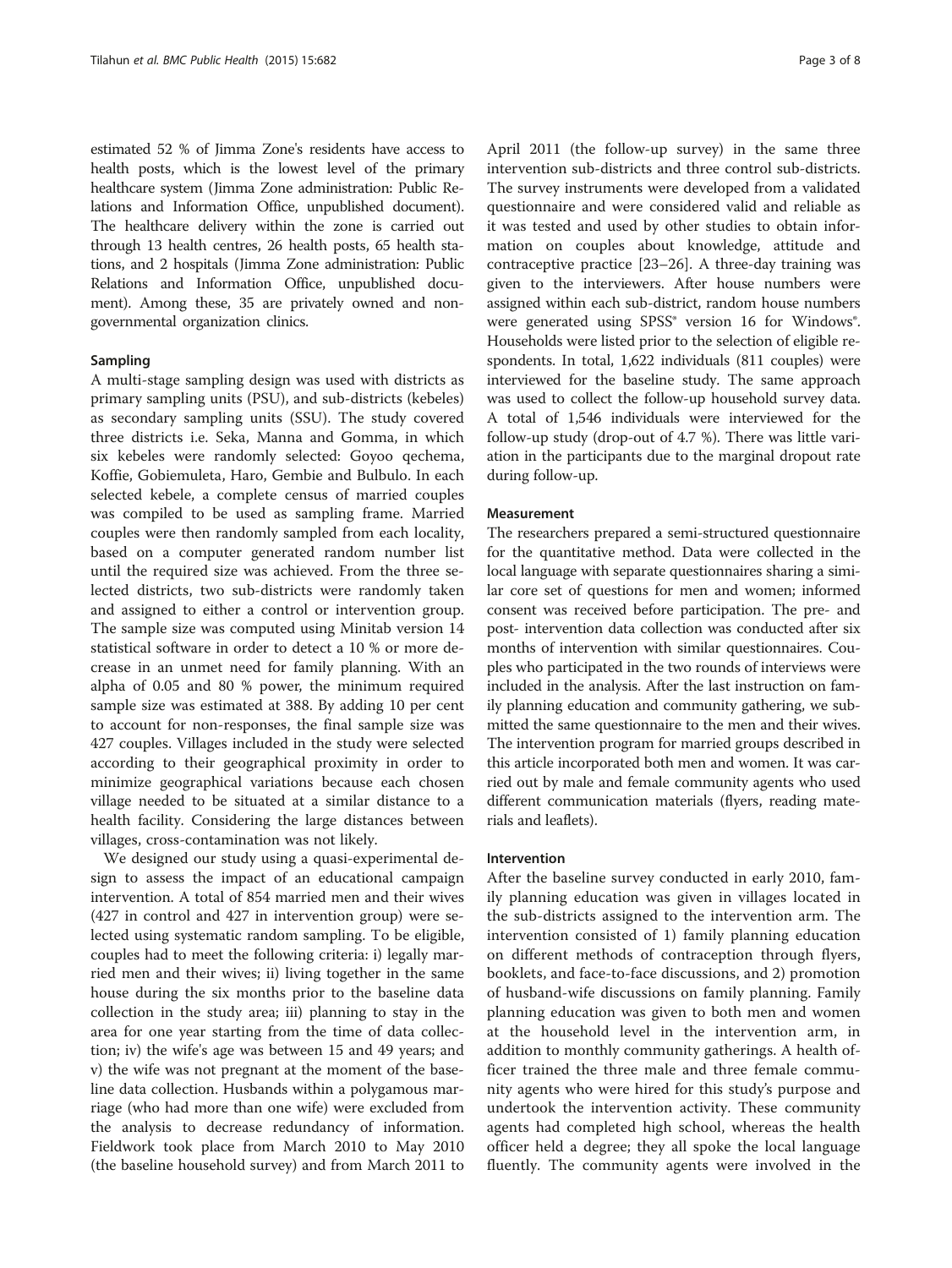community under study through family planning interventions. They were chosen to be community agents based on this extensive experience. They were assigned to provide information on different methods of contraception by several means of communication (flyers, booklets, and face-to-face discussions) in order to promote husband-wife discussion on family planning and to teach reproductive health rights to couples focusing on family planning. Some of the types of contraceptives discussed during intervention were pills, injectables, implants, condoms, and standard days method. The condom, for example, was discussed among the male contraceptive methods. The intervention was designed and executed in partnership with local leaders. During the routine visits to each household, the coordinators performed random spot checks to see how the topic was covered. In addition, the principal investigator supervised the proper implementation of activities throughout the intervention period. During this period also, the normal health care routine was carried out for both the control and intervention group, but there were no initiatives taken by other health care providers. There were some efforts delivered by mass media such as television and radio, but these were not considered as confounding factors because both the control and intervention groups were also exposed to the other citizens of the country.

#### Data analysis

We assessed the effect of the intervention on the use of contraception, the involvement of men in family planning, and spousal discussions on family planning issues. The dependent variables were contraceptive use among couples and the male involvement in family planning. We calculated crude odds ratios (ORs) as well as adjusted them (aORs) for survey design effects using conditional logistic regression methods. We used generalized linear models that accounted for stratification, clustering and weights (svyglm in R 'survey' package). Since quasi-experimental research can be subject to biases and can be confounding due to unforeseen baseline differences between the intervention and control group, we used an Inverse Probability of Treatment Weighted (IPTW) analysis to account for these differences by using propensity scores that were estimated through multivariate logistic regression. Variables that were included in this regression were the literacy of both spouses, whether or not family planning had been discussed previously, and baseline attitudes of the husband towards being involved in the couple's family planning practices. As a result, our findings are adjusted for potential baseline differences in those variables. We used for all statistical analysis STATA  $\degree$  version 10 for Windows $\degree$  and R version 3.0.1.

#### Ethical considerations

Ethical clearance of the study was obtained from the research and ethics committee of the College of Public Health and Medical Sciences, Jimma University, Southwest Ethiopia and Ghent University's Ethical Committee in Belgium. Written consent was obtained from each man and woman participating in the study after the data collectors explained the purpose of the study using a predefined information sheet. Written informed consent was taken from spouses on the behalf of those wives who were less than 18 years old, considering the cultural context of the study area. No compensation was rendered as a direct incentive to the participants. The ethics committees approved this consent procedure.

## Results

During the baseline survey we achieved a response rate of 92 % in our overall sample. For a detailed analysis of this survey, we refer to a previously published article [\[27](#page-7-0)]. Post-intervention, 96.7 % of the baseline study participants responded to our survey, including the intervention arm and control group. A slight difference was found between the intervention and control group with respect to those who dropped out during the follow-up.

# Contraceptive use

After the intervention, 45.5 % of the couples reported using a form of contraception. No statistically significant difference in contraceptive use was found between the intervention (47.6 %) and control (43.4 %) arms. The contraceptive use in the control group was the same at baseline and post-intervention (43.4 %), while in the intervention group, we noticed an increase from 41.9 % to 47.6 %. The levels of contraceptive use in the surveyed couples after the intervention are presented in Table [1](#page-4-0). Among those who were using contraceptives at baseline, approximately one quarter was no longer using any form of contraception at the postintervention survey; this was the case in both arms. We noted a larger decrease in contraceptive use in the intervention group compared to the control group, although this was not statistically significantly larger. Among those who were not using contraceptives at baseline, we found a positive association between the intervention and use of contraception after the intervention: in the intervention group 28.6 % had started using contraceptives compared to 17.2 % in the control group.  $(aOR = 1.90; p = 0.014)$  (see Table [1](#page-4-0)). When stratifying this group according to reasons given at baseline for not using contraception, the effect of the intervention remained significant only among those who were not using contraception at baseline due to a lack of adequate knowledge on the topic  $(aOR = 2.77; p = 0.034)$ ; in all other cases, the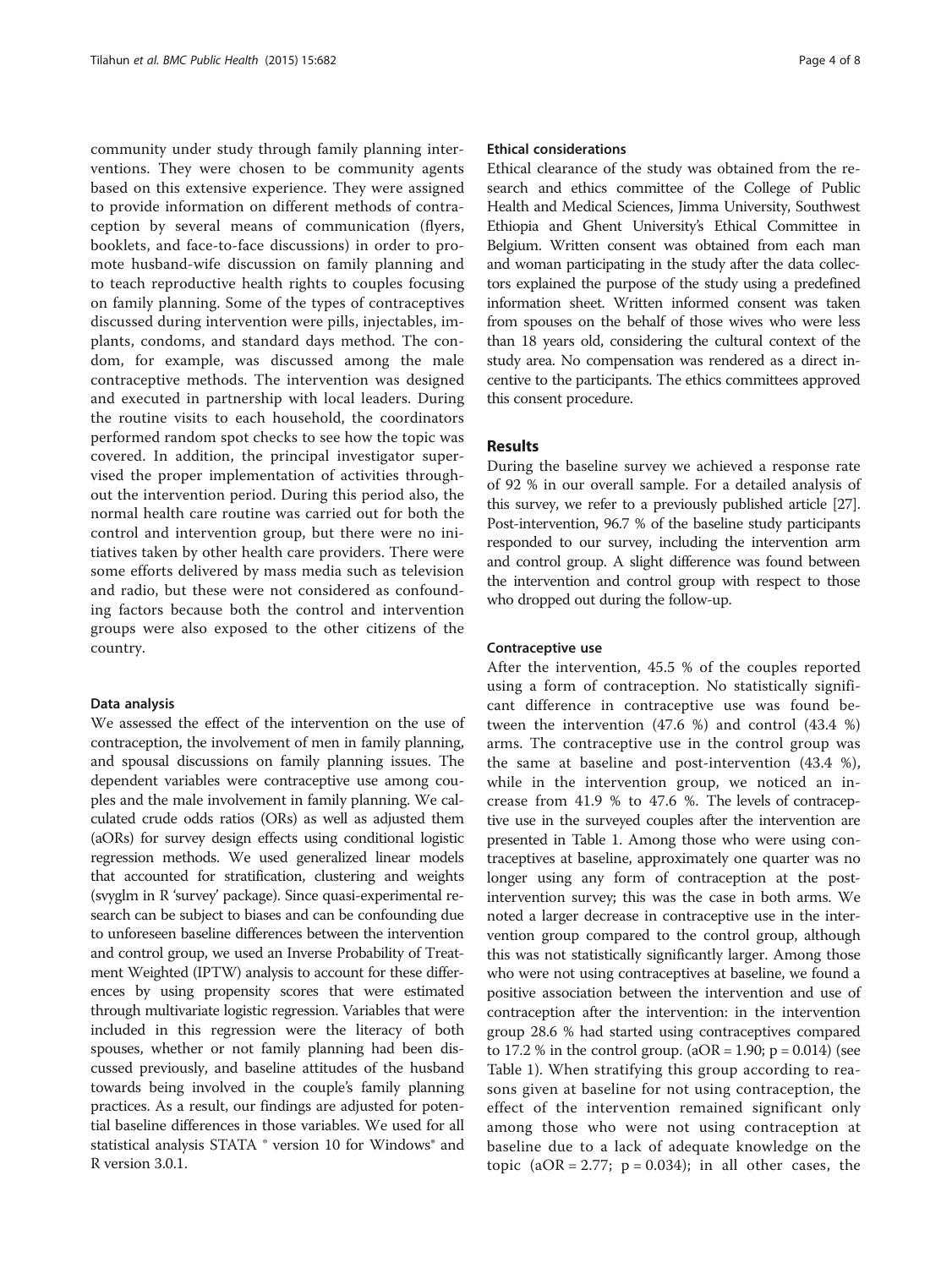|                                                                              | Total            | Control group    | Intervention group | Odds ratio             |                        |
|------------------------------------------------------------------------------|------------------|------------------|--------------------|------------------------|------------------------|
|                                                                              |                  |                  |                    | crude                  | adjusted               |
| At baseline                                                                  | 328/772 (42.5 %) | 164/379 (43.3 %) | 164/393 (41.7 %)   | $0.94$ ( $p = 0.665$ ) | $0.98$ ( $p = 0.905$ ) |
| At follow-up                                                                 | 351/771 (45.5 %) | 165/380 (43.4 %) | 186/391 (47.6 %)   | $1.18$ ( $p = 0.248$ ) | $1.25(p = 0.159)$      |
| Contraceptive use at follow-up according to use of contraception at baseline |                  |                  |                    |                        |                        |
| Users at baseline                                                            | 248/328 (75.6 %) | 127/164 (77.4 %) | 121/164 (73.8 %)   | $0.82(p = 0.441)$      | $0.92$ ( $p = 0.772$ ) |
| Non-users at baseline <sup>a</sup>                                           | 102/442 (23.1 %) | 37/215 (17.2 %)  | 65/227 (28.6 %)    | 1.93 ( $p = 0.005$ )   | 1.90 ( $p = 0.014$ )   |
| - no need                                                                    | 59/225 (26.2 %)  | 23/105 (21.9 %)  | 36/120 (30 %)      | $1.53$ ( $p = 0.168$ ) | 1.14 ( $p = 0.680$ )   |
| - not willing or not allowed                                                 | $3/26$ (11.5 %)  | $1/16$ (6.2 %)   | 2/10 (20 %)        | $3.75$ ( $p = 0.286$ ) | 2.30 ( $p = 0.528$ )   |
| - lack of knowledge                                                          | 26/109 (23.9 %)  | 10/69 (14.5 %)   | 16/40 (40 %)       | 3.93 ( $p = 0.003$ )   | $2.77$ ( $p = 0.034$ ) |
| - too expensive                                                              | 3/5(60%)         | $1/2$ (50 %)     | $2/3$ (66.7 %)     | $2 (p = 0.709)$        | $1.30(p = 0.888)$      |

<span id="page-4-0"></span>Table 1 Contraceptive use by couples Jimma zone, Ethiopia, 2014

<sup>a</sup>Reasons for not using contraceptives at baseline labeled as "no need" include wanting another child, recently married, and recently given birth; "not willing or not allowed" include being against family planning, not allowed by the spouse, not allowed by the family, and not allowed by the religion; "lack of knowledge" include not knowing methods of contraception, fear of side effects, and not knowing where to get contraception. Only 303 out of 442 couples that were not using any form of contraception at baseline reported one or more reasons for this. Categories are not mutually exclusive

effect was no longer significant, possibly due to small sample sizes.

# Spousal discussions on family planning issues

Overall, respondents from the intervention arm reported higher levels of spousal discussion on family planning than those from the control arm. Spousal discussion of family planning issues in the past were reported by approximately four out of five spouses in the intervention arm. In the control arm, this ranged from 43.2 % as reported by wives to 68.9 % as reported by the husbands. In both cases, the crude difference between intervention and control arm was significant (among women:  $OR = 4.7$ ;  $p < 0.001$  and among men:  $OR = 1.77$ ;  $p = 0.001$ ); after adjustment for baseline differences, the difference in what the men reported was borderline significant  $(aOR = 1.36; p = 0.068)$ 

(see Table 2). Compared to the couples in the control group, we observed more couples in the intervention arm who said they discussed family planning more frequently than at baseline. This difference is more important among women ( $aOR = 7.80$ ;  $p < 0.001$ ) than among men  $(aOR = 1.41; p = 0.031)$ . Finally, there were significantly fewer spouses in the intervention couples that stated women could decide about family planning without consent of her husband  $(aOR = 0.06; p < 0.001)$ . The intervention-control difference was equally present when the respondents were asked about the frequency of these discussions: in the control group, about 30 % reported discussing family planning often or very often with their partner, compared with more than twice that percentage in the intervention arm (among men:  $aOR = 4.7$ ;  $p < 0.001$  and among women:  $aOR = 4.46$ ;  $p < 0.001$ ). When comparing

Table 2 Post-intervention spousal discussions on family planning issues, Jimma zone, Ethiopia, 2014

|                                                                                                                      | Total            | Control group    | Intervention group | Odds ratio             |                        |
|----------------------------------------------------------------------------------------------------------------------|------------------|------------------|--------------------|------------------------|------------------------|
|                                                                                                                      |                  |                  |                    | crude                  | adjusted               |
| Percentage of couples that discussed family planning issues                                                          |                  |                  |                    |                        |                        |
| as reported by the husband                                                                                           | 574/772 (74.4 %) | 261/379 (68.9 %) | 313/393 (79.6 %)   | $1.77(p = 0.001)$      | 1.36 ( $p = 0.068$ )   |
| as reported by the wife                                                                                              | 471/773 (60.9 %) | 164/380 (43.2 %) | 307/393 (78.1 %)   | 4.7 ( $p < 0.001$ )    | $3.69$ ( $p < 0.001$ ) |
| Percentage of couples that discussed family planning issues that discussed it often or very often                    |                  |                  |                    |                        |                        |
| as reported by the husband                                                                                           | 309/574 (53.8 %) | 82/261 (31.4 %)  | 227/313 (72.5 %)   | 5.76 ( $p < 0.001$ )   | 4.73 ( $p < 0.001$ )   |
| as reported by the wife                                                                                              | 272/471 (57.7 %) | 53/164 (32.3 %)  | 219/307 (71.3 %)   | 5.21 ( $p < 0.001$ )   | 4.46 ( $p < 0.001$ )   |
| Percentage of couples that reported an increase in discussing family planning issues compared to the baseline survey |                  |                  |                    |                        |                        |
| as reported by the husband                                                                                           | 246/771 (31.9 %) | 104/379 (27.4 %) | 142/392 (36.2 %)   | 1.50 ( $p = 0.009$ )   | 1.41 ( $p = 0.031$ )   |
| as reported by the wife                                                                                              | 302/772 (39.1 %) | 64/379 (16.9 %)  | 238/393 (60.6 %)   | 7.56 ( $p < 0.001$ )   | 7.80 ( $p < 0.001$ )   |
| Percentage of individuals who agreed women can decide about family planning without consent of her husband           |                  |                  |                    |                        |                        |
| among husbands                                                                                                       | 112/771 (14.5 %) | 72/378 (19 %)    | 40/393 (10.2 %)    | $0.48$ ( $p = 0.001$ ) | $0.56$ ( $p = 0.007$ ) |
| among wives                                                                                                          | 289/742 (38.9 %) | 231/366 (63.1 %) | 58/376 (15.4 %)    | 0.11 (p < 0.001)       | $0.10$ ( $p < 0.001$ ) |
| both husband and wife                                                                                                | 58/740 (7.8 %)   | 55/364 (15.1 %)  | 3/376 (0.8 %)      | 0.05(p < 0.001)        | $0.06$ ( $p < 0.001$ ) |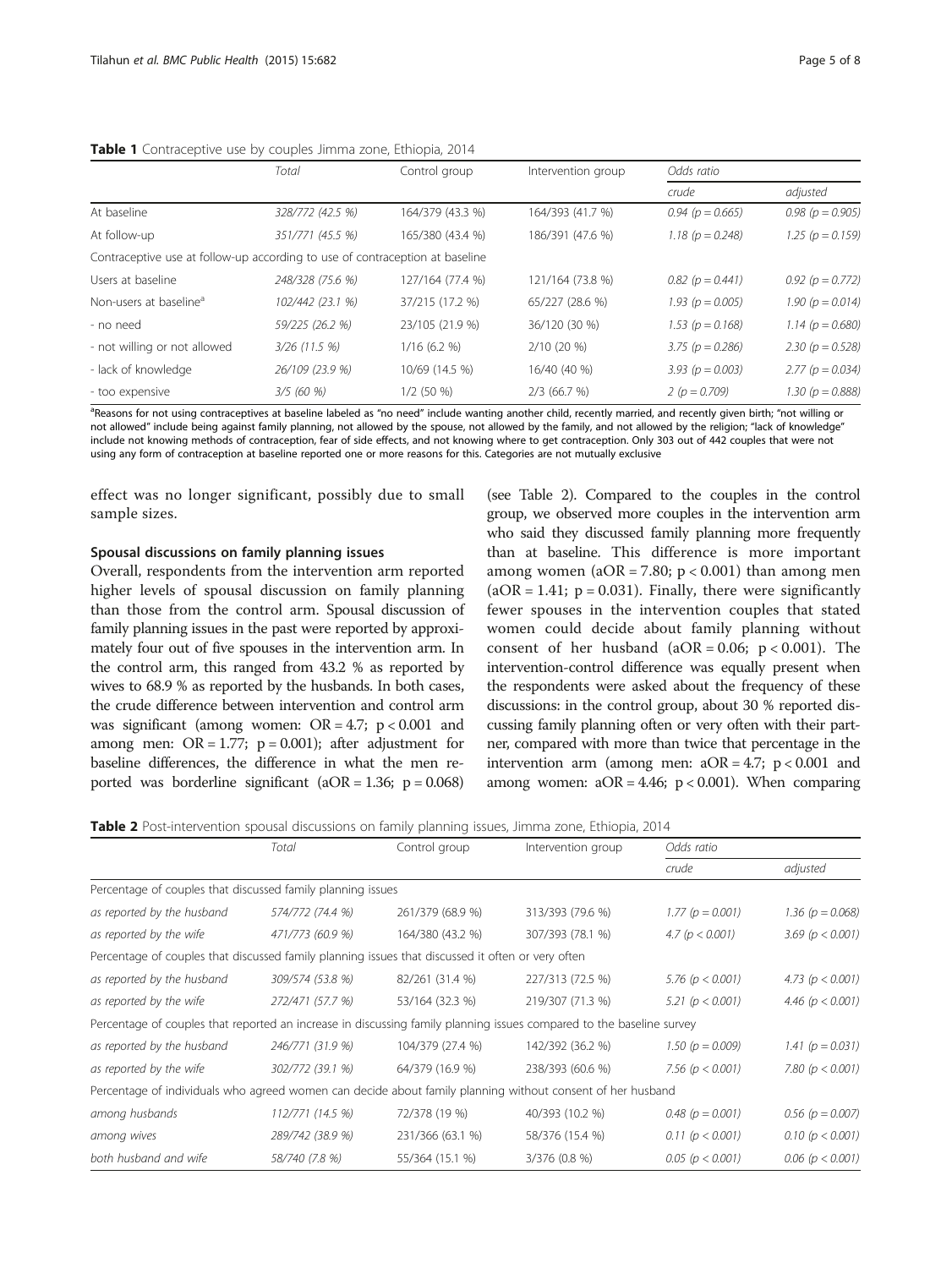the post-intervention data to the baseline data, both men and women in the intervention group reported a higher increase in discussions on family planning than those in the control group. This difference was particularly significant among the wives. Finally, we found a significant difference between the two groups with respect to spousal consensus on family planning decisions: respondents from the intervention group were much less likely to agree with the fact that women can decide on family planning alone without the consent of their husbands (10.2 % and 15.4 % in the intervention group versus 19 % and 63.1 % in the control group).

## Men's involvement regarding family planning

Based on the response from the husbands, our results suggest higher levels of involvement of the husbands in the intervention group for each of the three assessed indicators. Table 3 shows that in general, approximately half of the male respondents stated they had the intention to go with their spouses to facilities offering family planning services and to cover the costs for these services. Similarly, 28.8 % of the husbands responded they were willing to be actively involved in family planning, with significantly more willing men in the intervention group as compared to the control group  $(OR = 93.4; p < 0.001)$  (see Table 3). Since baseline differences regarding these variables existed between the intervention and control group, we analysed the data separately, according to the baseline answers that were given. The findings remained statistically significant after these adjustments, with larger odds ratios among those men who had answered negatively at baseline. We also asked women who were using contraception about the actual involvement of their husband in family planning. The data supports the findings observed among the husbands' responses, albeit less significantly. Moreover, significant differences were found among those couples in which the husband was already actively involved at baseline; however, among those where no husband involvement was reported at baseline, no significant difference was found. This is possibly due to small sample sizes.

## Discussion and conclusions

Our study showed higher follow-up levels of contraceptive use among those couples who were not using contraception at baseline that participated in our family planning intervention compared to couples in the control group. In particular, those couples who reported lack of knowledge as the principle reason for not using contraception seemed to have benefited the most from this intervention. This is not surprising, as the intervention

Table 3 Post-intervention willingness among men to be involved in family planning Jimma zone, Ethiopia, 2014

|                                                                                                      | Total            | Control group    | Intervention group | Odds ratio             |                      |
|------------------------------------------------------------------------------------------------------|------------------|------------------|--------------------|------------------------|----------------------|
|                                                                                                      |                  |                  |                    | crude                  | Adjusted             |
| Willingness as reported by the husband                                                               |                  |                  |                    |                        |                      |
| Go together to FP service                                                                            | 376/773 (48.6 %) | 73/380 (19.2 %)  | 303/393 (77.1 %)   | 14.2 ( $p < 0.001$ )   | 10.7 (p < 0.001)     |
| - among those already willing at baseline                                                            | 309/452 (68.4 %) | 55/181 (30.4 %)  | 254/271 (93.7 %)   | $34.2$ ( $p < 0.001$ ) | 25.3 ( $p < 0.001$ ) |
| - among those not willing at baseline                                                                | 66/320 (20.6 %)  | 17/198 (8.6 %)   | 49/122 (40.2 %)    | 7.15 ( $p < 0.001$ )   | 5.71 ( $p < 0.001$ ) |
| Finance costs                                                                                        | 341/773 (44.1 %) | 66/380 (17.4 %)  | 275/393 (70 %)     | 11.1 ( $p < 0.001$ )   | 8.28(p < 0.001)      |
| - among those already willing at baseline                                                            | 289/438 (66 %)   | 51/169 (30.2 %)  | 238/269 (88.5 %)   | 17.8 ( $p < 0.001$ )   | 13.9 ( $p < 0.001$ ) |
| - among those not willing at baseline                                                                | 51/334 (15.3 %)  | 14/210 (6.7 %)   | 37/124 (29.8 %)    | 5.95 ( $p < 0.001$ )   | 4.82 ( $p < 0.001$ ) |
| Get FP together                                                                                      | 223/773 (28.8 %) | 5/380 (1.3 %)    | 218/393 (55.5 %)   | 93.4 ( $p < 0.001$ )   | 80.6(p < 0.001)      |
| - among those already willing at baseline                                                            | 194/306 (63.4 %) | 1/82(1.2%        | 193/224 (86.2 %)   | 504 ( $p < 0.001$ )    | 460 ( $p < 0.001$ )  |
| - among those not willing at baseline                                                                | 28/465 (6 %)     | 4/297(1.3%)      | 24/168 (14.3 %)    | 12.2 (p < 0.001)       | 10.3 ( $p < 0.001$ ) |
| Actual involvement as reported by the wife (only couples using a form of contraception) <sup>a</sup> |                  |                  |                    |                        |                      |
| Go together to FP service                                                                            | 299/349 (85.7 %) | 128/163 (78.5 %) | 171/186 (91.9 %)   | 3.12 ( $p < 0.001$ )   | 3.06 ( $p < 0.001$ ) |
| - where the husband was already involved at baseline                                                 | 180/199 (90.5 %) | 80/93 (86 %)     | 100/106 (94.3 %)   | 2.71 ( $p = 0.046$ )   | 3.26 ( $p = 0.024$ ) |
| - where the husband was not involved at baseline                                                     | 29/50 (58 %)     | 17/33 (51.5 %)   | 12/17 (70.6 %)     | 2.26 ( $p = 0.196$ )   | 2.31 ( $p = 0.193$ ) |
| Finance costs                                                                                        | 288/349 (82.5 %) | 121/163 (74.2 %) | 167/186 (89.8 %)   | 3.05 ( $p < 0.001$ )   | 3.10 ( $p < 0.001$ ) |
| - where the husband was already involved at baseline                                                 | 166/199 (83.4 %) | 58/81 (71.6 %)   | 108/118 (91.5 %)   | 4.28 ( $p < 0.001$ )   | 4.10 ( $p = 0.001$ ) |
| - where the husband was not involved at baseline                                                     | 37/50 (74 %)     | 33/45 (73.3 %)   | $4/5$ (80 %)       | $1.45$ ( $p = 0.747$ ) | 1.01 ( $p = 0.993$ ) |
| Get FP together                                                                                      | 256/349 (73.4 %) | 94/163 (57.7 %)  | 162/186 (87.1 %)   | 4.95 ( $p < 0.001$ )   | 4.70 ( $p < 0.001$ ) |
| - where the husband was already involved at baseline                                                 | 120/139 (86.3 %) | 28/40 (70 %)     | 92/99 (92.9 %)     | 5.63 ( $p = 0.001$ )   | 6.09 ( $p = 0.001$ ) |
| - where the husband was not involved at baseline                                                     | 59/110 (53.6 %)  | 42/86 (48.8 %)   | 17/24 (70.8 %)     | 2.54 ( $p = 0.056$ )   | 2.45 ( $p = 0.078$ ) |

<sup>a</sup>Only 249 out of 349 women who answered these questions during the follow up interview also answered them at baseline. As a result, the disaggregated results are only based on a subset consisting of these 249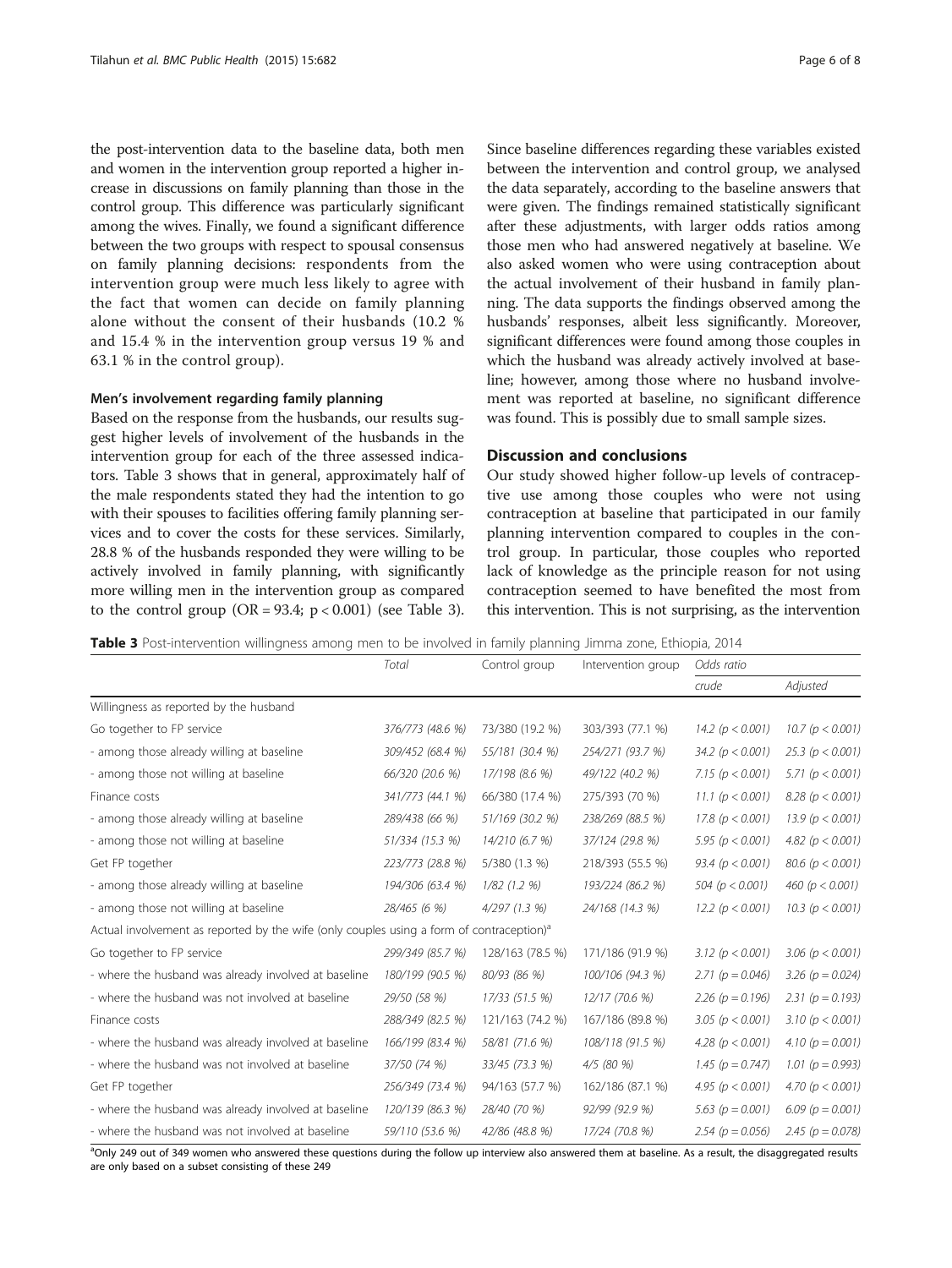mainly focused on awareness and on being involved in family planning education. Similar to other research findings, our study also showed an association between an increase in contraceptive use and increased spousal discussion [[28\]](#page-7-0).

Judged by the findings analysed for this study, three main outcomes were noted as the indicators of male involvement in family planning. Firstly, the intervention led to an increase in the men's intention to go to family planning services with their spouses, even if differences observed at the baseline among control and intervention were negligible. Secondly, when male involvement in family planning was measured from the women's perspective, it appeared that husbands of women who were already contraceptive users were more involved. Third, agreement in reporting spousal communication as well as male involvement was better among the intervention group. These findings can be interpreted in two ways, depending on the context. One possible explanation could be that it was the positive influence of the added information by the intervention program that triggered men to accompany their spouses who were already attending family planning services. Another explanation could be that male involvement in family planning can possibly only be high for users since with non-users, male involvement is obviously not an issue.

Our findings suggest that overall, men responded that they discussed family planning issues within the couple slightly more often than their counterparts. However, we found this discrepancy was only present among the control group. These results indicate that couples' education could help to decrease the discord between spouses about family planning by creating common understanding, which, in turn, has a positive effect on the couples' contraceptive practice. This finding is in agreement with a Nigerian study, which elaborated the advantage of giving family planning education for both men and women to foster contraceptive practice [\[19\]](#page-7-0). The frequency of discussion was also higher among the intervention group. with the similarity in reporting between spouses. Consequently, we can say that the more both spouses were informed, the more the couple's attitude towards family planning had changed.

Given the above findings, an unusual result noted in the intervention group was that many spouses responded that they could not take decisions about family planning without the consent of their husbands. This suggests that either the spouses prefer to take the decision jointly, or that – since the intervention is conducted for a short period only – the spouses think that the cultural belief of their husbands who are the decision makers in family planning at the household, does not allow for a behavioural change. As such, the short duration of the intervention could be a limitation. It is also notable that researchers found that, in Nigeria and Bangladesh, husbands´ responses predicted a couple's subsequent use of family planning [\[19, 29](#page-7-0)]. Furthermore, this study revealed the need to promote a high involvement of men in family planning programs in order to revive marital dynamics. However, our findings also suggest that in order to bring about behavioural change, an intensive and protracted intervention program should be implemented.

There are several study limitations that should be acknowledged. First, we relied on self-reported measures of behaviour. It is important to note that semi-structured questionnaires were used to assess the effect of family planning education using pre- and post- intervention survey. Second, the follow-up and family planning education were restricted to six months. Lastly, as we carried out a community-based study, it was difficult to control all factors for contraceptive practice because a community-based intervention study can be influenced by several economic and socio-political factors. Despite its limitations, this study provides preliminary data that could apply to family planning education that focuses on both men and women, and it could be taken as a lesson learned. Moreover, a large sample size was employed, which generated great confidence in the results. In addition, educational materials and health messages were delivered during community gatherings in the presence of men and women together. The result of this analysis indicates that family planning education had a significant impact on spousal discussion about family planning and on male involvement in family planning.

As seen from this study, adopting family planning education that incorporates gender level counselling may improve contraceptive practice. Moreover, offering brief follow-up sessions to the couples and promoting spousal discussion about family planning may increase contraceptive prevalence. Yet, this family planning education intervention may be more promising and effective if it would be implemented for a longer time and if cultural beliefs would be considered in detail.

#### Competing interests

There was no fund for publication of this manuscript and no patents relate to the content of the manuscript. We have no financial or non-financial competing interests.

#### Authors' contributions

Conceived and designed the protocol: TT GC MT. Performed the data collection and the quasi experiment: TT GC MT. Contributed for data analysis and wrote the paper: TT OD and GC. All authors read and approved the final manuscript.

#### Acknowledgement

We thank the Institutional University Cooperation programme with Jimma University under the umbrella of the Flemish Interuniversity Council (VLIR-UOS) for funding this research.

#### Author details

<sup>1</sup>College of Public Health and Medical Sciences, Jimma University, Jimma, Ethiopia. <sup>2</sup>Rhea, Research Center on Gender and Diversity, Brussels University, Brussels, Belgium. <sup>3</sup>International Centre for Reproductive Health, Department of Obstetrics and Gynaecology, Ghent University, Ghent, Belgium.